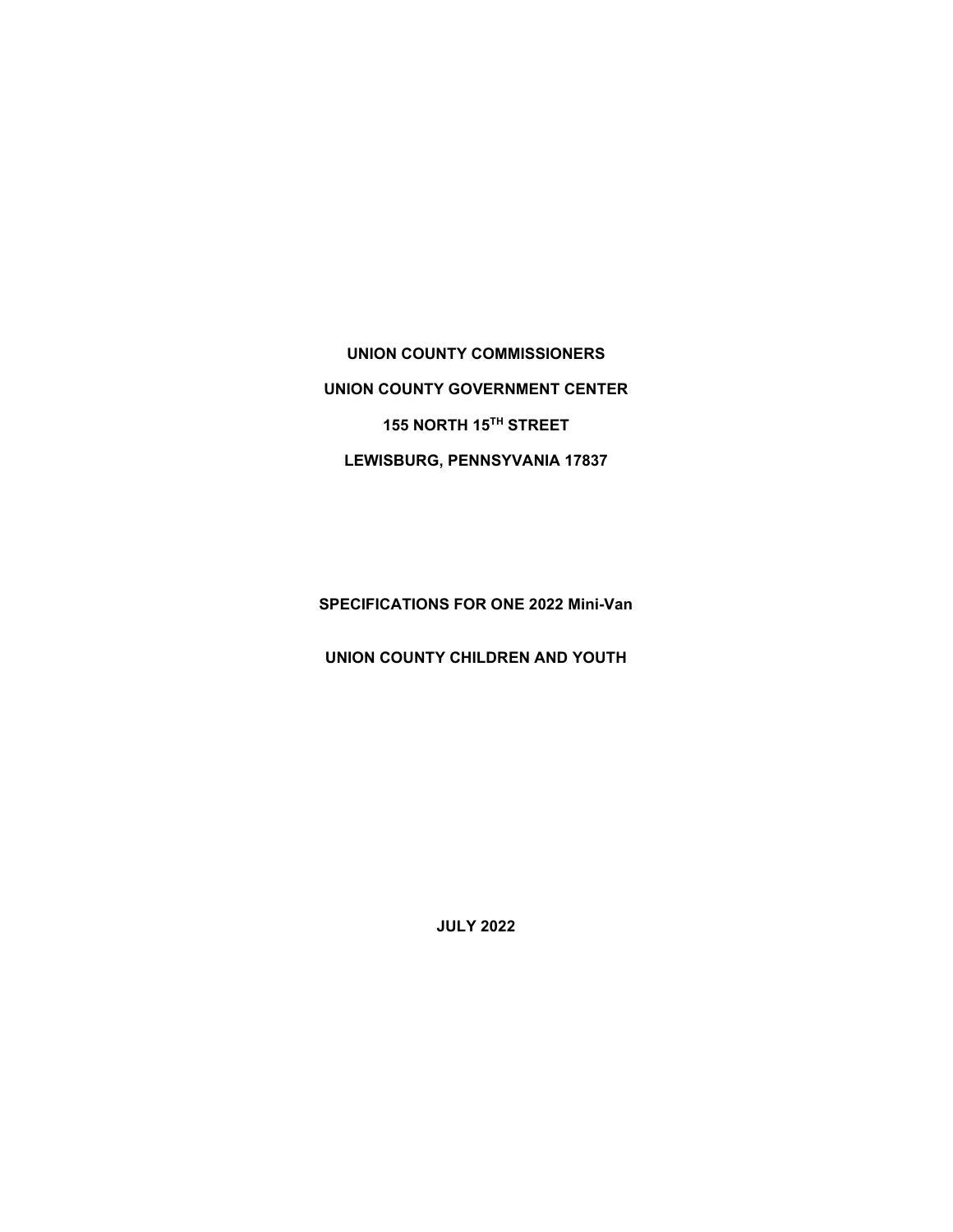### **INSTRUCTIONS TO BIDDERS**

# **1. GENERAL**

The Union County Commissioners are accepting sealed bids for the purchase of **one (1) 2022 Mini-Van** as per the detailed requirements and specifications contained herein.

# 2**. QUALIFICATION OF BIDDERS**

All bidders shall meet the following specifications:

1. Bidder shall be an authorized sales and service representative for the manufacturer of the vehicle offered.

2. Bidder shall be actively engaged in the business of sales and service of the make vehicle bid, and it is preferred that the business be located within Union County or within a reasonable distance of Union County in order to perform any future work covered by warranty, factory recalls, and/or to service the vehicle.

### 3. **PRESENTATION OF BIDS**

Bids must be made on the standard bid proposal form in the manner designated and must be in a sealed envelope bearing the name and address of the bidder; clearly marked *"Children and Youth Services Vehicle Bid"* and presented to Susan Greene, Chief Clerk, on or before 4:00 P.M. prevailing time, Monday, July 11, 2022 in the Commissioners' Office, Union County Government Center, 155 North 15th Street, Lewisburg, Pennsylvania 17837. The bids will be publicly opened 10:00 A.M. July 12, 2022 at a Commissioner Work Session in the Commissioner's Board Room located in the Union County Government Center, 155 North 15th Street, Lewisburg, Pennsylvania 17837 or via Zoom video conferencing and may be accessed through the Union County website www.unioncountypa.org.

### 4. **AWARD OF BID**

Union County reserves the right to defer award; to accept or reject any or all bids; to waive irregularities or technicalities as Union County deems will best serve its interests. The bid will be awarded and the purchase order issued on or after July 19, 2022.

#### 5**. NON-COLLUSION AFFIDAVIT**

All bids must be accompanied by a non-collusion affidavit in the form attached.

### 6**. EXCEPTIONS TO SPECIFICATIONS**

Items in this specification which materially contribute to equipment reliability and requirements will not be compromised. Bidders shall offer that equipment which meets or exceeds the specific detail of these specifications. Where deviations from the specifications are necessary, the bidder must identify in writing the differences, and index them to the proper page and item in the specifications.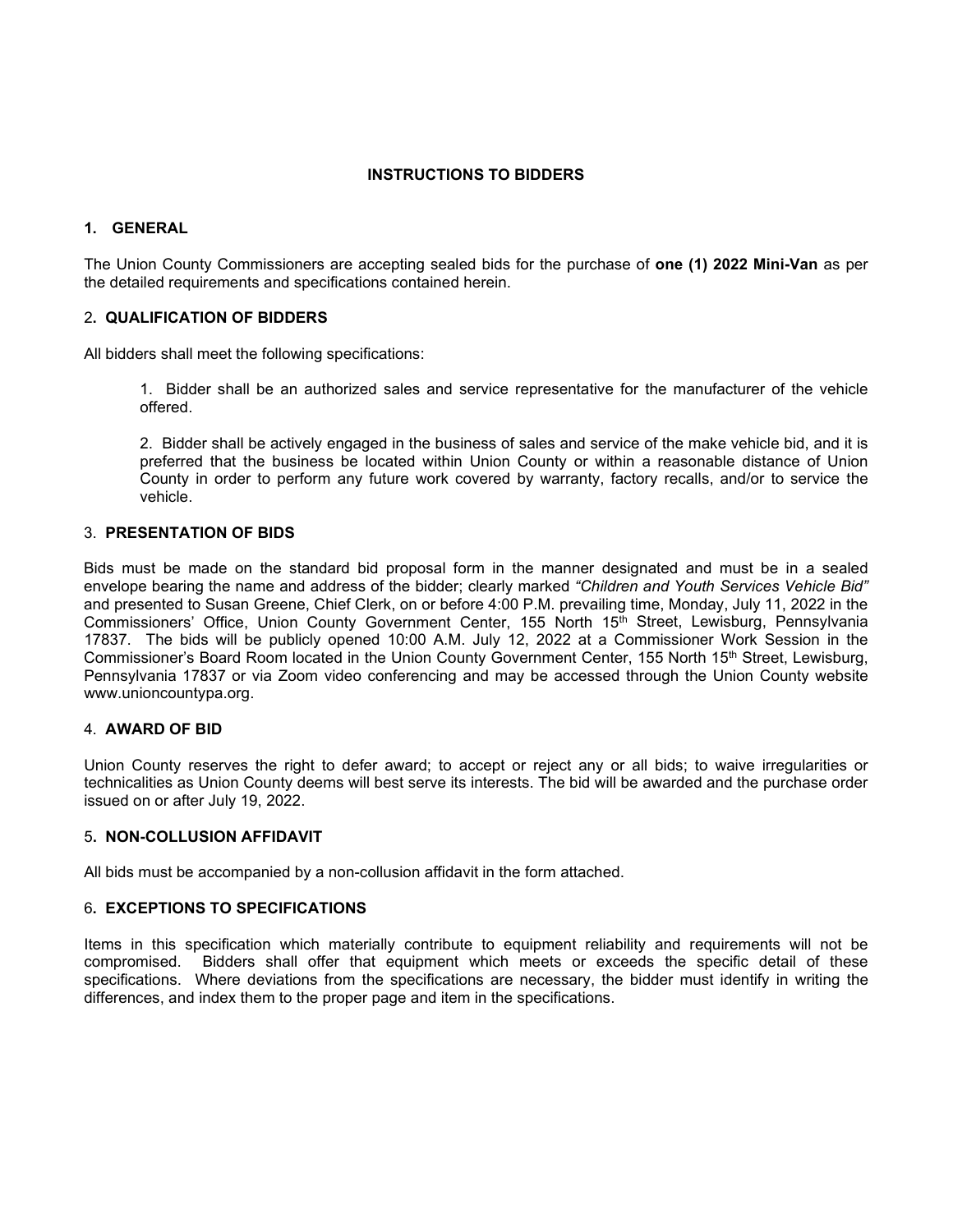### **SPECIFICATIONS**

### 1**. GENERAL INTENT**

It is the intent of these specifications to describe the minimum acceptable requirements for the vehicle to be purchased. Any reference to one manufacturer's equipment if made is meant as being descriptive only as to the level of quality and type of equipment desired, but not restrictive as to manufacturer.

### 2. **NEW EQUIPMENT**

Only new and unused vehicles having full new vehicle warranty will be considered. Bidders shall fully describe, with documentary information, the vehicle and all equipment offered. Bidder shall also include circulars that show the vehicle offered and that identify standard and optional equipment.

#### 3. **DELIVERY**

Bidder shall indicate on the bid sheet the maximum number of days required for delivery after award is made of in stock inventory and timeframe for delivery if vehicle must be ordered.

#### 4. **PAYMENT SCHEDULE**

Payment will be made in full for the purchased vehicle at the time of delivery. No trade-in is involved in this purchase.

#### 5. **MAINTENANCE AND WARRANTY**

Bidder shall provide with the bid a list of the manufacturer's maintenance requirements, and all applicable warranties.

### **6. VEHICLE REQUIREMENTS**

Vehicle acquired under this part shall meet the following specifications:

#### **A. 2022 Mini-Van**

- B. Seven Passenger
- C. Automatic transmission
- D. Safety features to include: pre-collision, pedestrian detection, lane departure, steering assist
- E. Cruise control
- F. Traction control, anti-lock brake system
- G. Easy stow  $2^{nd}$  and  $3^{rd}$  row seating
- H. Daytime running lights
- I. Complete/surround airbag systems
- J. Dual automatic sliding doors
- K. Manual adjustable driver and passenger seats
- L. 7-inch Hi-Res Touch Screen
- M. Remote Keyless Entry
- N. All Weather Floor Liners
- O. Tire Pressure Monitoring System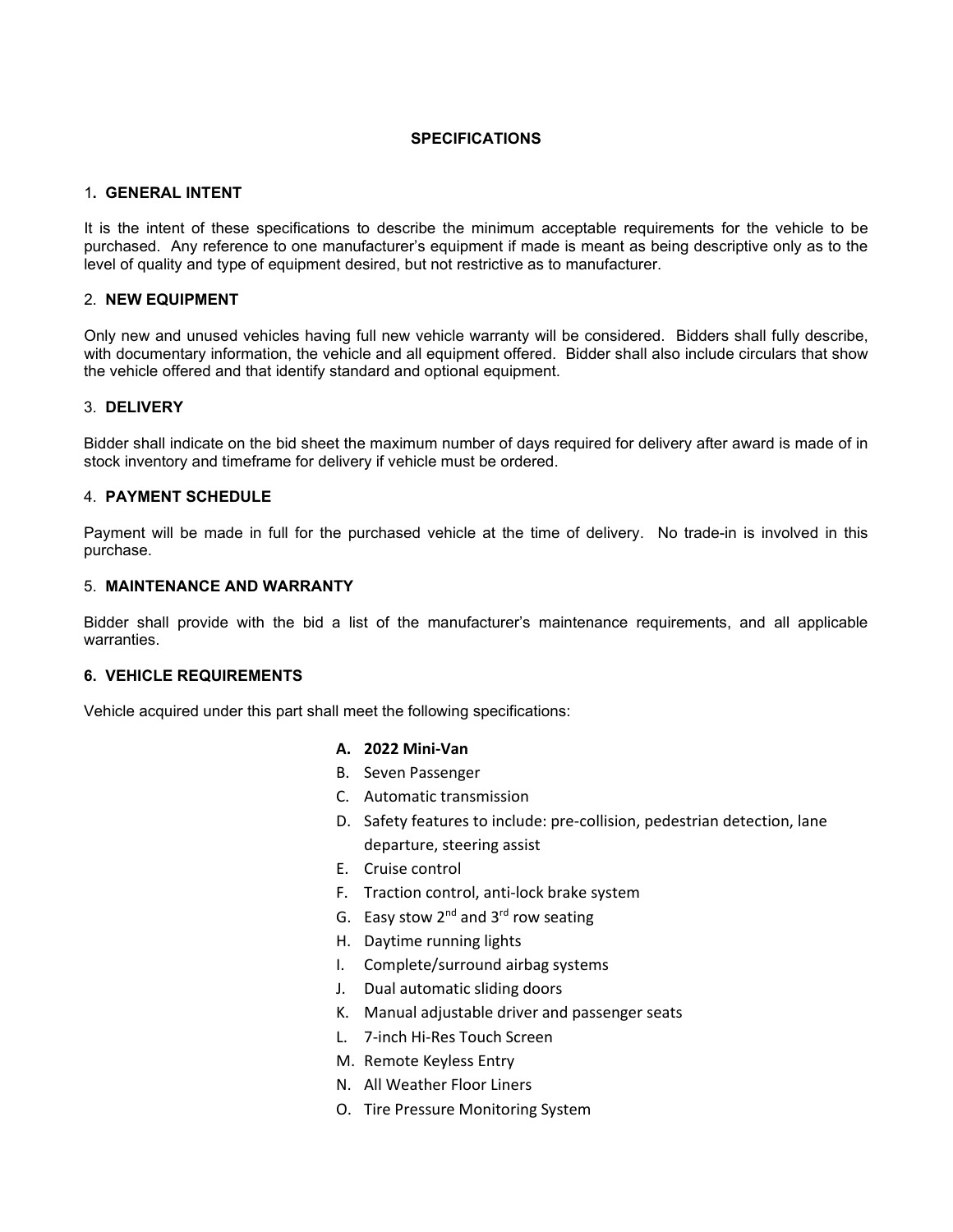P. Dual power mirrors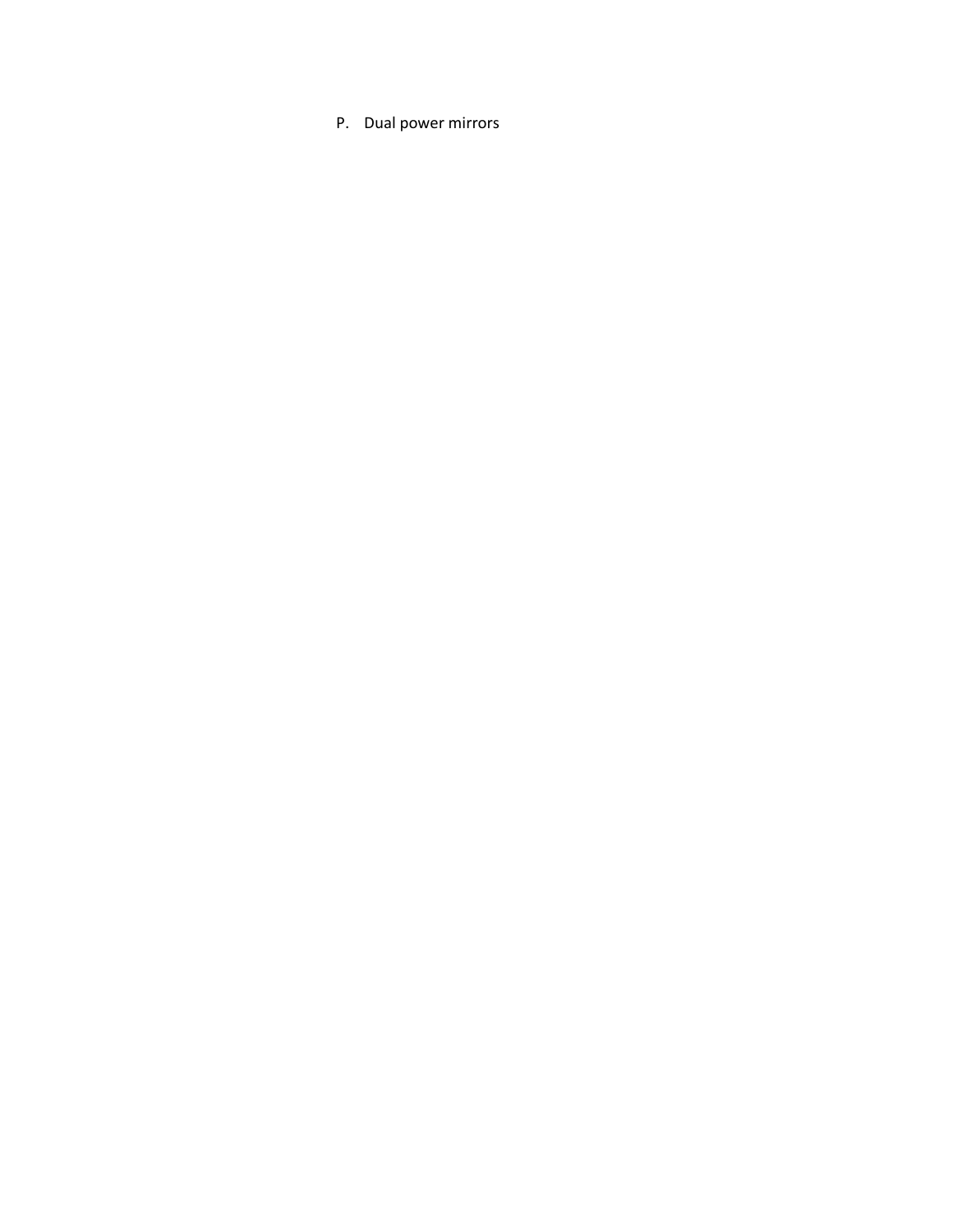### **NON-COLLUSION AFFIDAVIT**

### COMMONWEALTH OF PENNSYLVANIA

SS;

# COUNTY OF UNION VEHICLE BID UNION COUNTY CHILDREN & YOUTH SERVICES

I, \_\_\_\_\_\_\_\_\_\_\_\_\_\_\_\_\_\_\_\_\_\_\_\_\_\_\_\_\_\_\_\_\_\_\_\_\_\_\_\_\_\_\_\_\_\_\_of the City of\_\_\_\_\_\_\_\_\_\_\_\_\_\_\_\_\_\_\_\_\_\_\_\_\_\_\_\_\_\_\_, County of \_\_\_\_\_\_\_\_\_\_\_\_\_\_ and the State of Pennsylvania, being duly sworn according to law on my oath depose and say that:

I am \_\_\_\_\_\_\_\_\_\_\_\_\_\_\_\_\_\_\_\_\_\_\_\_\_\_\_\_\_\_\_\_\_\_\_\_\_\_\_\_\_\_\_\_\_of the firm of \_\_\_\_\_\_\_\_\_\_\_\_\_\_\_\_\_\_\_\_\_\_\_\_\_\_\_\_\_\_\_ the bidder making the Proposal for the above named purchased, and that I executed the said Proposal with full authority to do so; that said bidder has not, directly or indirectly, entered into any agreement, participated in any collusion, or otherwise taken any action in restraint of free competitive bidding in connections with the above named purchase; and that all statements contained in said Proposal and in this affidavit are true and correct, and made with full knowledge that the Commonwealth of Pennsylvania relies upon the truth of statements contained in said Proposal and in the statements contained in this affidavit in awarding the contract for the purchase.

I further warrant that no person or selling agency has been employed or retained to solicit or secure such award upon an agreement or understanding for a commission, percentage, brokerage or contingent fee, except bona fide employees or bona fide established or selling agencies maintained by (Name of Company).

Subscribed and sworn to before me this \_\_\_\_day of \_\_\_\_\_\_\_\_\_\_\_\_\_ 2022.

\_\_\_\_\_\_\_\_\_\_\_\_\_\_\_\_\_\_\_\_\_\_\_\_\_\_\_\_\_\_\_\_\_\_\_\_\_\_\_\_\_

\_\_\_\_\_\_\_\_\_\_\_\_\_\_\_\_\_\_\_\_\_\_\_\_\_\_\_\_\_\_\_\_\_\_\_\_\_\_\_\_\_\_\_\_ Signature of bidder

Notary Public My Commission Expires: